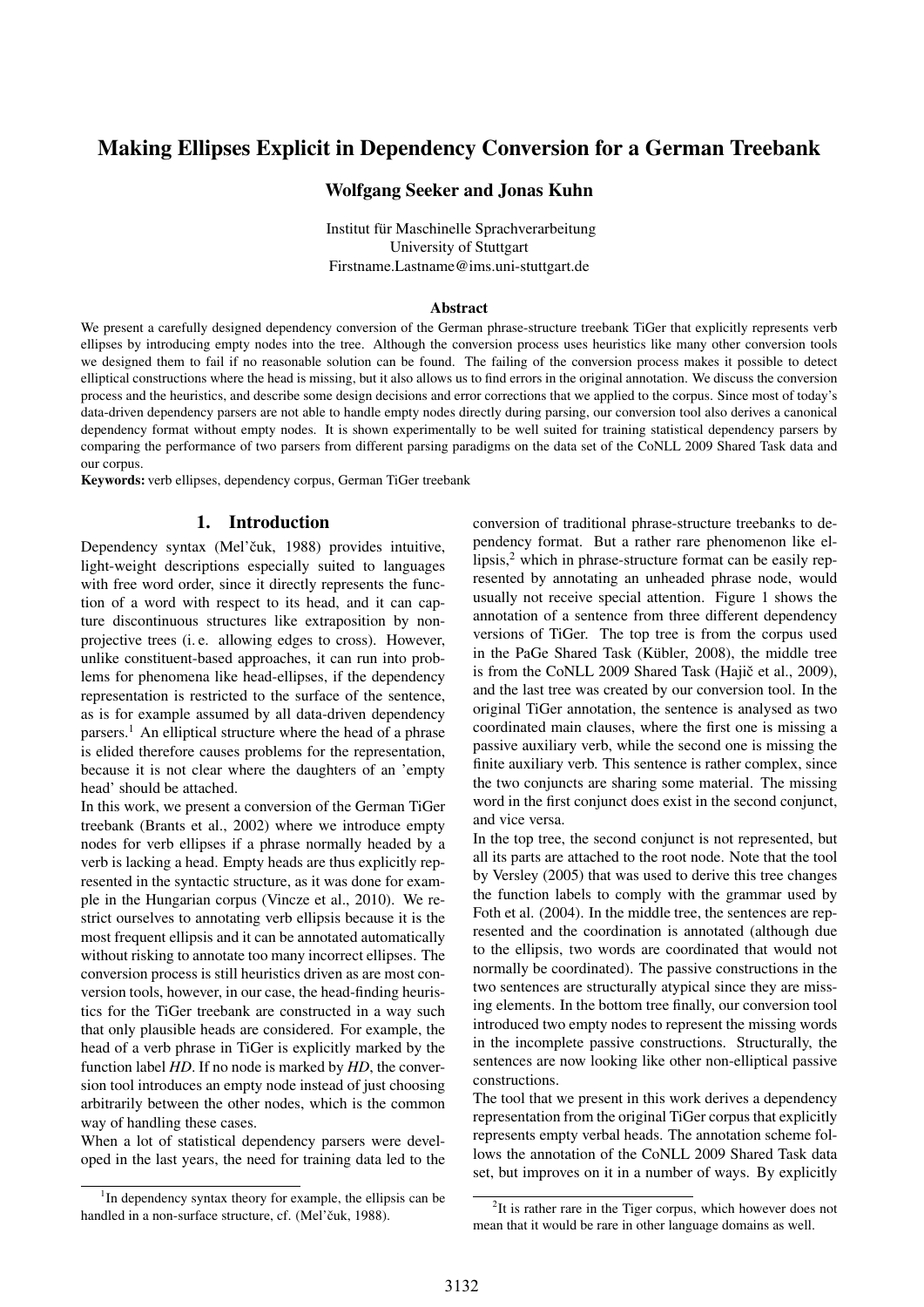

Figure 1: Three different annotations of an elliptical construction in German (TiGer no. 2,209).

representing empty nodes in the annotation, we make the information about ellipsis better accessible in the corpus. Furthermore, we make it possible to develop and evaluate dependency parsing methods that can handle elliptic constructions in German. In addition, the tool can also resolve the empty nodes by replacing them with one of their daughters in order to produce a canonical dependency representation. By comparing the performance of two statistical dependency parsers on the canonical version and the CoNLL 2009 Shared Task data, we show that our conversion is better suited to train dependency parsing models for German. In the following, after discussing related work in Section 2., we first present the general conversion algorithm by defining the rules that our tool applies (Section 3.) and discuss some differences to the CoNLL 2009 Shared Task data set. We then show how verb ellipses are identified in the derivation process and give some statistics on the distribution of empty nodes (Section 4.). Section 5. describes error correction and problematic cases for the conversion, and in Section 6. we show for two representative parsers that the annotation of the new corpus is superior to the one present in the CoNLL 2009 Shared Task data. Section 7. concludes the paper.

### 2. Related Work

Since the rise of data-driven dependency parsing (Nivre et al., 2004; McDonald et al., 2005), traditional phrasestructure treebanks of many languages have been transformed to dependency format to fulfill the need for training data for statistical parsing models (among others, English (Magerman, 1994; Yamada and Matsumoto, 2003; Johansson and Nugues, 2007), German (Daum et al., 2004; Hajič et al., 2009), and Hungarian (Vincze et al., 2010)). While there have been grammar-based approaches (e. g. Bohnet (2003)), most automatically converted dependency

treebanks have been converted using head-finding heuristics. These heuristics implement a set of descriptions how a (typical) head for a given phrase should look like (in terms of part-of-speech for example). The phrase-structure tree is then converted by choosing for every phrase one of the daughters as the head of the phrase.

German has two big syntactic treebanks, the TiGer treebank (Brants et al., 2002), and the TüBa-D/Z (Hinrichs et al., 2004). Both treebanks annotate phrase structure with modifications to account for German-specific phenomena. For example, because of the relatively free word order in German, all edges are labeled by functional labels specifying the function that the phrase bears to its mother node. Both treebanks have also been converted to dependency format several times (Daum et al., 2004; Versley, 2005; Hajič et al., 2009). While the versions by Daum et al. (2004) and Versley (2005) change the label set of the treebanks to comply with the grammar used by the parser by Foth et al. (2004), the data set derived from the TiGer treebank that was used in the CoNLL 2009 Shared Task (Hajič et al., 2009) stayed faithful to the original annotations. However, none of the German conversions pays special attention to the problem of ellipses, or rather to the problem of phrases where head-finding heuristics do not find a head.

To represent empty heads in dependency treebanks, three solutions have been proposed: All the German dependency treebanks that we know simply choose one of the dependents of an unheaded phrase to become the head. This is a rather undesirable solution because it ignores the fact that there is something missing in the structure. In the Czech treebank (Böhmová et al., 2001), which is a genuine dependency treebank that was not derived from a phrase-structure treebank, a similar solution as for the German treebanks is used: the dependents of an empty node are attached to the head of the empty node but the thus suspended dependents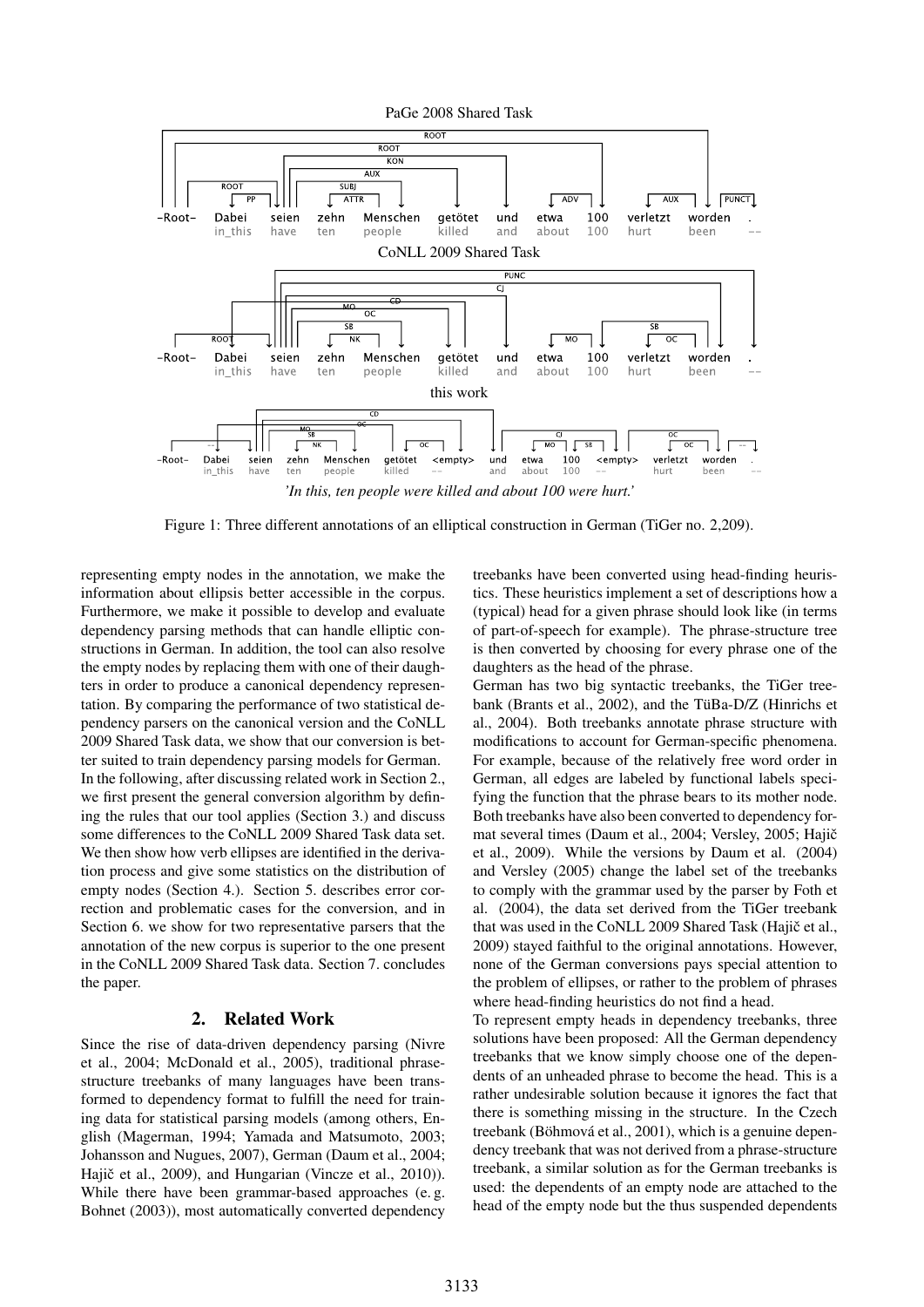are marked by a different label (*ExD*). This is a cleaner solution since the information about ellipsis is still annotated. However, this annotation deletes any functional information by replacing the function labels with a uniform ellipsis marker, but more importantly, it still hides the structural fact that there is a node missing in the tree. The Hungarian dependency treebank (Vincze et al., 2010) finally explicitly represents the empty nodes in the trees by introducing phonetically empty elements that serve as attachment points to other tokens. This is the cleanest solution from a linguistic point of view, which we will adopt here as well, but it poses problems when parsing with data-driven dependency parsers, since most of today's statistical dependency parsers are not capable of handling empty nodes. Empty nodes create the problem that the number of nodes that the parser has to connect in order to arrive at a dependency structure is no longer determined by the number of tokens in the sentence. This is however one of the fundamental assumptions in dependency parsing, and the algorithms are built upon this.

Recently, a parser has been proposed by Dukes and Habash (2011) that extends the transition-based paradigm for dependency parsing by adding an additional move to the parser that introduces empty nodes into the tree. As far as we know, this is the only published dependency parser so far that can handle empty nodes directly during the parsing process. Unfortunately, Dukes and Habash (2011) do not provide evaluation on the performance on empty nodes.

# 3. Converting the Treebank

The TiGer treebank (Brants et al., 2002) that we use to derive the dependency corpus is a phrase-structure treebank that annotates discontinuous constituents and classifies every edge into functional categories. This is done to account for the relatively free word order of German. Release 2.1 from August 2006, on which this work is based, consists of 50,474 sentences of newspaper text from the Frankfurter Rundschau comprising 888,238 tokens, and it is annotated with lemma, part-of-speech, and morphological information on the token level. The part-of-speech annotation uses the Stuttgart-Tübingen Tag Set (STTS) (Schiller et al., 1999).

The standard conversion procedures derive a dependency tree by choosing one of the daughters of the current phrase as the head of the phrase. The choice is made by using head-finding heuristics that usually contain a partof-speech specification and search direction (start from left/right) for each phrase category in the treebank. For converting the TiGer treebank, we can in addition use the function labels attached to each node to further specify the head. For some phrase categories, the function labels allow us to select the head without any uncertainty since the TiGer annotation scheme uses a special label *hd* to mark the head of a phrase.

Table 1 shows the head-finding rules that we use to derive the dependency corpus. The first column gives the phrase category for which we want to select the head, the second column gives the function label preference for the head, the third column gives the part-of-speech tag preference of the head, and the last column states from which direction we should search through the daughters. The head selection algorithm then loops over the label and the part-ofspeech lists and, for each label – part-of-speech combination, searches through the daughters. As soon as it finds a daughter with the specified label and part-of-speech tag, it selects this daughter as the head of the whole phrase.

Note that for the categories that are marking their head with a special label (e. g. the *hd* label), the part-of-speech of the head and also the search directions are not taken into account. In those cases, we rely on the annotation of the corpus to determine the correct head.

| phrase | label  | <b>POS</b>                                                                                                                               | dir    |
|--------|--------|------------------------------------------------------------------------------------------------------------------------------------------|--------|
| S      | hd     | $\ast$                                                                                                                                   | $\ast$ |
| vp     | hd     | ∗                                                                                                                                        | $\ast$ |
| VZ     | hd     | ∗                                                                                                                                        | *      |
| avp    | hd, ph | ∗                                                                                                                                        | *      |
| ap     | hd, ph | ∗                                                                                                                                        | *      |
| dl     | dh     | ∗                                                                                                                                        | *      |
| aa     | hd     | ∗                                                                                                                                        | *      |
| isu    | uc     | ∗                                                                                                                                        | $\ast$ |
| pn     | pnc    | ne, nn, fm, trunc, appr, ap-                                                                                                             | right  |
|        |        | prart, card, vvfin, vafin, adja,                                                                                                         |        |
|        |        | adjd, xy, <empty></empty>                                                                                                                |        |
| nm     | nmc    | nn, card                                                                                                                                 | right  |
| mta    | adc    | adja                                                                                                                                     | right  |
| avp    | avc    | adv                                                                                                                                      | right  |
| pp     | ac, ph | apprart, appr, appo, proav, ne,                                                                                                          | right  |
|        |        | apzr, pway, trunc                                                                                                                        |        |
| pp     | nk     | proav                                                                                                                                    | left   |
| avp    | avc    | fm                                                                                                                                       | left   |
| ch     | uc     | fm, ne, xy, card                                                                                                                         | left   |
| np     | nk, ph | nn                                                                                                                                       | left   |
| np     | nk, ph | ne, pper, pis, pds, prels, prf,<br>pws, pposs, fm, trunc, adja,<br>card, piat, pway, proay, adjd,<br>adv, apprart, pdat, <empty></empty> | right  |

Table 1: Head-finding rules for the dependency conversion. First column gives the phrase category for which the head is selected, second column gives the label preference of the head, third column gives the part-of-speech tag preference, and last column gives the search direction in which to search through the daughters of the phrase (left: start with left-most daughter, right: start with right-most daughter)

For some phrase categories, we have more than one rule. The rules are applied in the order that is shown in Table 1 which means that we can use more than one rule for a particular category and the first rule that finds a suitable dependent will win. Take for example the *pp*-rules (prepositional phrases): the first rule defines the general head selection that most of the time will select a preposition labeled with *ac*. The second rule is used for some rare cases where the preposition and the argument of the preposition have merged into one word. These words are called pronominal adverbs (proav) in the STTS. An example is the word *dafür* (for that). If these words are unmodified, they are not dominated by a *pp*-phrase node in the original TiGer corpus. However, they can be modified like prepositions with adverbs (e.g. *auch dafür* (also for that)), which will then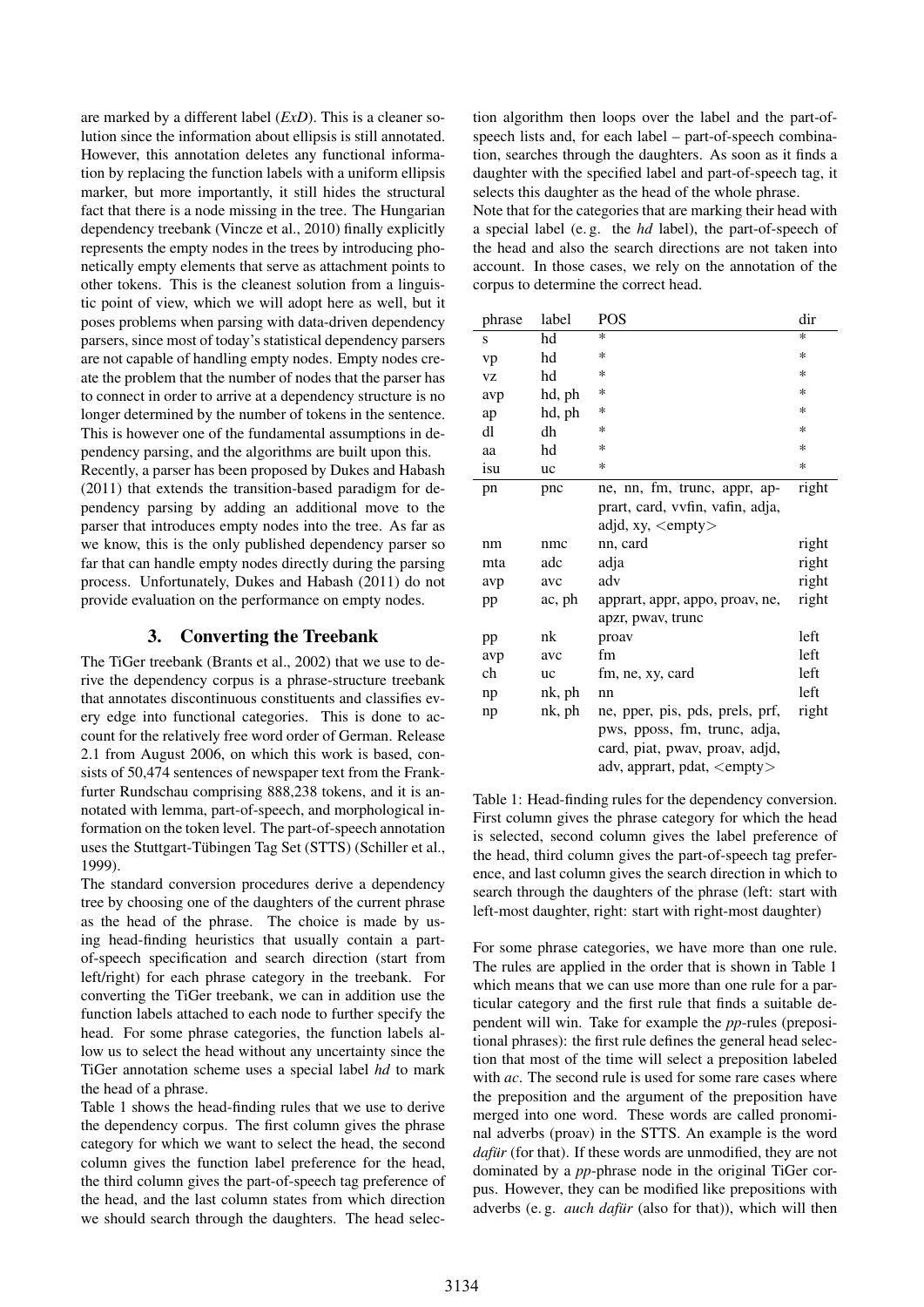create prepositional phrases that do not contain a preposition because it is merged into the pronominal adverb. The second *pp*-rule catches these cases.

### 3.1. Special Cases

In addition to the rules in Table 1, the conversion procedure treats some phenomena in a special way to produce a structure that is a) linguistically more plausible and b) better suited for training statistical dependency parsers.

Structured Prepositional Phrases. The original annotation of prepositional phrases in the TiGer corpus does not introduce a noun phrase thus producing very flat structures. The CoNLL 2009 Shared Task data set adopted this scheme which leads to dependency structures like the upper structure in Figure 2. In these structures, all dependents of the noun are attached to the preposition which leads to different structures for noun phrases, namely noun phrases that are embedded under a preposition, and noun phrases that are not. As was done in the PaGe Shared Task data set  $(Kübler, 2008)$ , we change the annotation to represent the noun phrase inside the prepositional phrase. By introducing additional structure into the annotation, as is shown in the bottom structure of Figure 2, we unify these two noun phrase annotations, which is desirable from a linguistic point of view, because then all noun phrases are annotated in the same way. It is also beneficial to statistical parsing, as is shown in Seeker et al. (2010), because the statistical model can treat both types of noun phrase structures the same way regardless of whether they are embedded under a preposition or not.



Figure 2: A prepositional phrase in the CoNLL 2009 data (top) and in our version (bottom).

The actual conversion happens by applying the *np*-head rule to the daughters of a prepositional phrase in order to choose the head of the embedded noun phrase. After that, all dependents that are not marked by the labels *ac, mo, ph, cm* are attached to the selected noun phrase head. The other dependents include either the head of the prepositional phrase or modifiers of it, which we do not want to attach to the noun phrase head. The normal conversion procedure is then continued.

Coordination. There are in principle three possibilities, how coordination can be annotated in dependency structures: one can make the coordinating conjunction the head of the structure and attach everything to it, one can make the first conjunct the head and attach everything else there, or one can make the first conjunct the head and then chaining conjuncts and coordinating conjunctions. Figure 3 shows schematics of the three possibilities. The first option was used for example in the Prague Dependency Treebank of Czech (Böhmová et al., 2001). From a linguistic point of view, this is the most informative scheme, because it is the only scheme that allows a distinction between dependents that affect the entire coordination, and dependents that affect only a particular conjunct. However, it is also a problematic scheme, if no coordinating conjunction is present. In these cases, the Czech corpus uses punctuation as the head of the coordination, which however restricts this annotation scheme to edited text. The CoNLL 2009 Shared Task data set for German adopted the second strategy where everything is attached to the first conjunct. This avoids the problem when there is no coordinating conjunction present. However, Nilsson et al. (2006) present experimental results on the Prague Dependency Treebank that the third option is best suited to statistical dependency parsing. Our conversion tool therefore annotates coordination as a chain starting with the first conjunct. There is one exception to that rule: if the first conjunct turns out to be a truncated element, as *Bus-* in *Bus- und Bahnverkehr* (roughly: bus and train traffic), then the first non-truncated element is made the head of the coordination.

Figure 3: Three different annotation options for coordination structures.

Noun Phrases with Multiple Nouns. Table 1 shows two rules for noun phrases (np), the first of which selects the left-most noun as the head, while the second searches for a head from the right if no noun was found. In the prototypical noun phrase of German, the head is on the right of the phrase, and we could just always select the right-most noun as well. However, in certain cases the TiGer corpus has noun phrases that contain more than one noun. This happens for measurement constructions and close apposition as shown in Example 1 and 2 respectively. Because the original TiGer does not introduce unary branchings, the second noun *Tee/Arbeitslosigkeit* is annotated as sister to the first noun *Tasse/Thema*. In most of these cases, the other dependents morphologically agree with the first noun, $3$  which motivates our choice to always select the left-most of several nouns to be the head of the whole phrase. For all other cases where the noun phrase does not contain a noun, we apply the second rule to find the head (e. g. proper nouns, pronouns etc.) on the right of the phrase.

<sup>&</sup>lt;sup>3</sup>These constructions are much more complex than we can discuss here. There are e. g. some exceptions to the agreement phenomenon, often due to diachronic reinterpretation. See e. g. Spranger (2005) for an overview of cases that occur in German.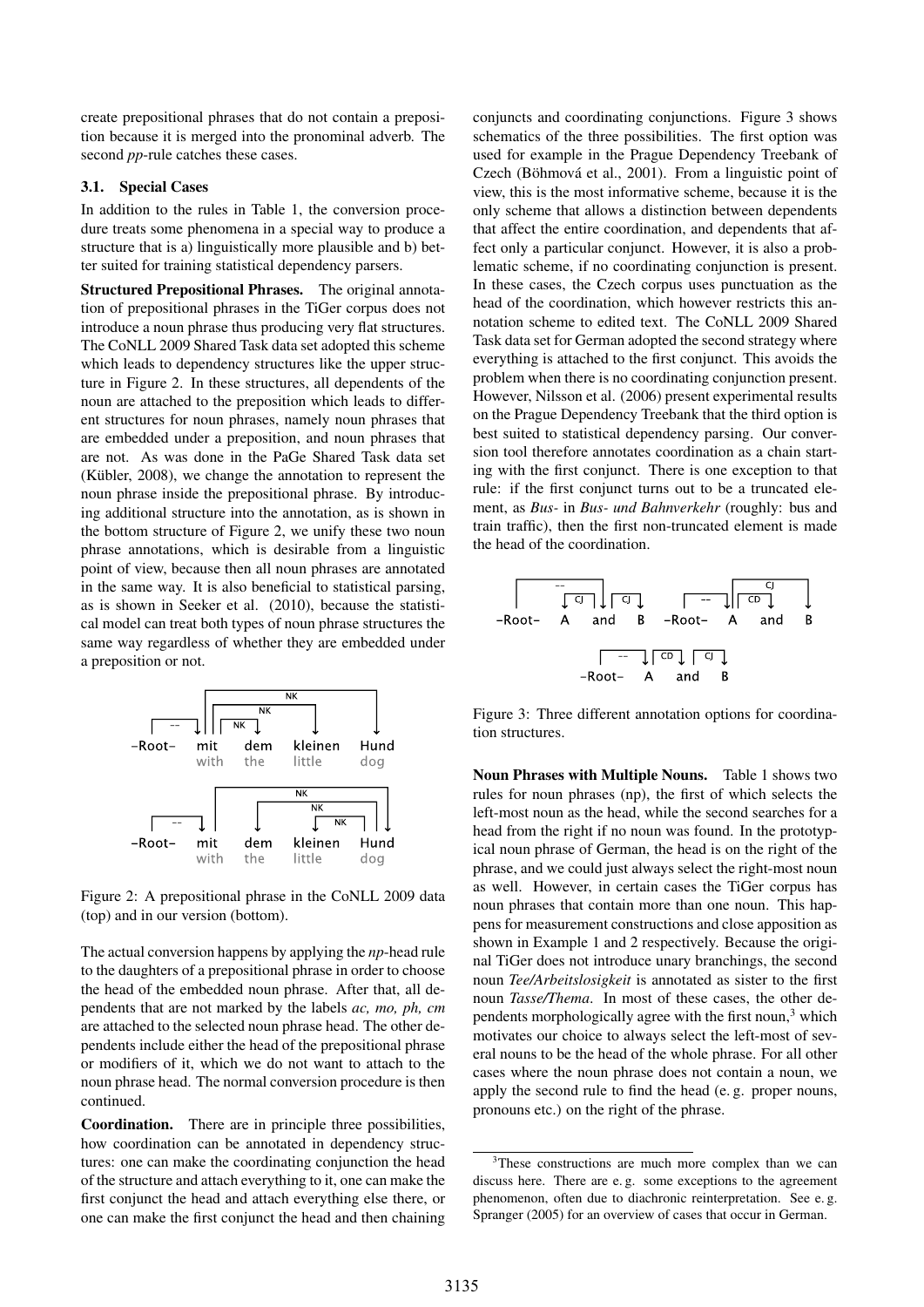| (1) eine große Tasse |         |                                | <b>Tee</b>                          |
|----------------------|---------|--------------------------------|-------------------------------------|
|                      |         | fem.sg fem.sg fem.sg           | masc.sg                             |
| a                    | big cup |                                | of tea                              |
|                      |         |                                | (2) das alte Thema Arbeitslosigkeit |
|                      |         | neut.sg neut.sg neut.sg fem.sg |                                     |
| the                  | old     |                                | topic unemployment                  |

# 4. Marking Verbal Ellipses by Introducing Empty Nodes

In order to find elliptical constructions, we exploit the fact that the rules that we use to derive the dependency structure do not cover every eventuality (Table 1). The rule set contains one rule for verb phrases (vp) and sentences (s). The differences between these two categories in the TiGer corpus is that sentences are headed by finite verbs and verb phrases are headed by non-finite verbs. Our conversion tool only introduces empty nodes for these two phrase categories and each empty node does have at least one dependent, i. e. the empty nodes are always structural heads in the dependency structure. Since we annotate empty nodes automatically, this is the safest way to avoid the incorrect introduction of superfluous empty nodes.

The actual introduction of the empty nodes is an easy process. Before the actual conversion, we check all verb phrases and sentences in the phrase-structure corpus if they contain a daughter marked with the *hd* label (see top two rules in Table 1). If we do not find any such daughter, we attach an empty node as head daughter. A more difficult problem is then to position the empty node in the linear string of the sentence. From a linguistic perspective, this might not be a necessary measure to be taken since the dependency structure does not change with respect to the position of the empty node although a reasonable position might better support corpus search. However, from a dependency parsing perspective, the position of the empty node has a big impact on the projectivity of the dependency structure. If we placed e. g. all empty nodes at the end of a sentence, it would introduce a lot of non-projective edges, i. e. crossing edges, which would make it harder for most statistical dependency parsing algorithms to predict the structure.<sup>4</sup> Since the empty nodes function as phonetically empty verbal heads, we therefore apply two heuristics in order to position the empty nodes in the places where the overt verb would go as well. In verb phrases, the empty node is positioned as the last daughter but before any trailing sentential or punctuation dependents. This is in accordance to the verb final nature of German. We exclude sentential dependents because German tends to extrapose sentential dependents to a position after the verb. For sentence phrases (s), the heuristic is a bit more difficult: the s-category in the TiGer corpus marks sentences headed by finite verbs. This targets all matrix clauses but also relative clauses and a number of subordinate clauses. In German, the former type

has the finite verb in the second position preceded by exactly one constituent, whereas the latter two have the verb at the end. So the heuristic positions the empty node at the end of the phrase (but again before any punctuation or sentential dependents), if the sentence node is labeled with *rc* (relative clause), or if it has a dependent marked by *cp* (complementizer) or *cm* (comparative marker). In all other cases, the empty node is placed as the second daughter. These heuristics approximate the verb position of German for the empty nodes.



*'Denmark's second biggest insurance company in danger.'*

Figure 4: Example of a headline (TiGer no. 1,275)

Having the empty nodes in place, we now give some statistics about the corpus. The current corpus contains 3,595 empty nodes, which gives 3,035 sentences that contain at least one empty node. 704 of these sentences do not contain any verb at all, 962 do not contain any finite verb. Most of these are head lines of articles, as shown in Figure 4. Table 2 shows the edge labels with which the empty nodes are labeled.

| label       | freq | explanation         |
|-------------|------|---------------------|
|             | 1444 | root                |
| cj          | 1046 | coordination        |
| par         | 417  | parenthesis         |
| $_{\alpha}$ | 365  | clausal object      |
| mo          | 129  | modifier            |
| rc          | 42   | relative clause     |
| re          | 36   | repeated element    |
| nk          | 30   | noun kernel element |
| cc          | 27   | comparative constr. |
| sb          | 20   | subject             |
| mnr         | 13   | noun modifier       |
| rs          | 13   | reported speech     |
| pd          | 8    | predicate           |
| app         | 4    | apposition          |
| da          | 1    | dative              |

Table 2: Frequency of edge labels that are marking empty nodes

The most frequent case is the empty node being the root node of the whole sentence, which is the case e. g. for all the head lines. The second most frequent case is that the empty node heads a conjunct in a coordination. We show an example for that in Figure 1. Figure 5 gives an example for an empty node heading a parenthesis, and an example for empty nodes heading a clausal object is again shown in Figure 1. These four edge labels constitute 91% of the empty nodes in the corpus.

#### 4.1. Resorting to Canonical Dependency Structures

At the moment, there is only one statistical parser that we know of that is capable of handling empty elements directly during parsing, which is the parser described by Dukes and

<sup>4</sup>Admittedly, as far as we know, there is only one statistical dependency parser so far that is actually capable of handling empty nodes directly, namely the parser by Dukes and Habash (2011). Nonetheless we think it is worth producing a structure as structurally simple and canonical as possible.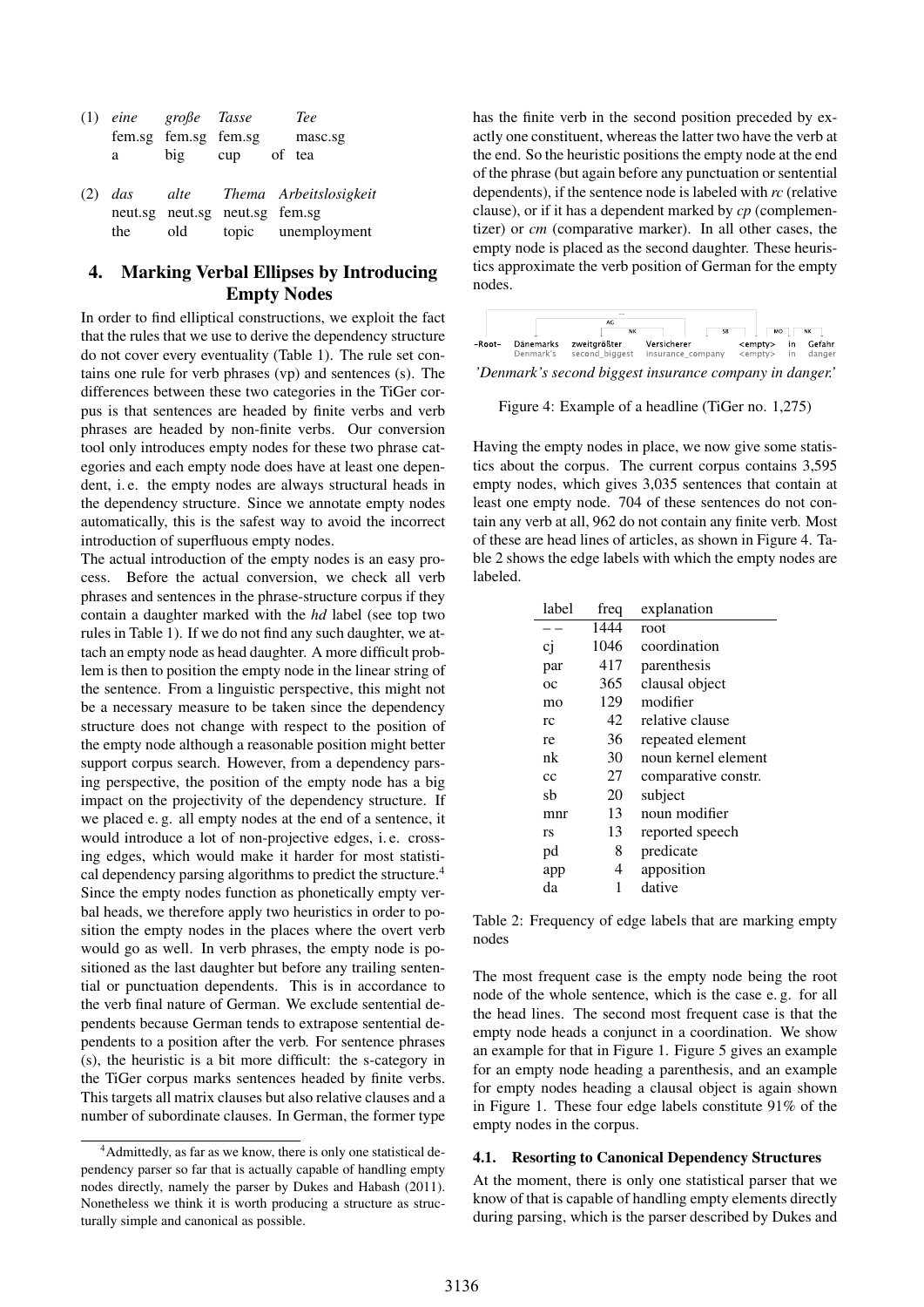

Figure 5: Example of a parenthesis (PAR) headed by an empty node (TiGer no. 18,574)

Habash (2011). Their parser is a shift-reduce parser (Nivre et al., 2004) that has an additional move that allows it to introduce empty nodes into the structure. Unfortunately, they do not provide an evaluation of their parser specifically targeting the empty node performance. However, since there are no other such parsers at the moment, we also implemented the standard fallback routine that is usually used to deal with empty heads in dependency corpora: one of the daughters is chosen to become the head of the phrase. This does not lead to linguistically plausible structures but it allows statistical dependency parsers to process these trees. For the sake of completeness, we show the list of part-ofspeech tags in Figure 6 that we consider from left to right when substituting the empty node with one of its daughters. This list is not very much motivated, especially at the end, except that it should cover all cases that occur in the treebank.

vvfin, vafin, vmfin, nn, ne, apprart, appr, appo, ptkneg, vvpp, vapp, adjd, proav, pper, vvinf, vainf, vminf, adja, card, kous, pwav, ptkant, pis, pds, pws, adv, trunc, fm

Figure 6: List of part-of-speech tags that can be substituted for an empty node, searching daughters from left to right.

### 5. Error Correction and Manual Head Selection

The rules shown in Table 1 and the introduction of empty nodes alone will not fully convert all trees in the TiGer treebank because there are errors in the annotation that block the application of an otherwise applicable rule. As we stated in the previous section, we deliberately did not design the rules to cover every possible situation in the corpus in order to find those constructions which genuinely lack something. Although this enables us to find verb ellipses, it also means that annotation errors will lead to partially derived trees. E. g. there are prepositional phrases that do contain a preposition but this preposition is not labeled by *ac* or *ph* (see first rule for pp). We therefore spent some time to correct several types of errors in the original treebank in order to arrive at a more consistently annotated data set. We will describe briefly, what we did, but please note that there are of course still errors left in the annotation that we did not find. Note also that the decision if something is an error was made by the authors by consulting the annotation guidelines and doing manual consistency checks.

All error corrections that we apply are integrated into the conversion tool in terms of modification statements. When the tool converts the TiGer treebank, it first applies the modifications to the original corpus before it starts converting the trees to dependency format. This way, anyone can download the standard TiGer release and apply our tool without needing access to our corrected version. Note that this also means that this tool only works with TiGer 2.1 Release August 2006.

The errors we corrected can be classified by whether they affect part-of-speech tags or phrase categories, morphology, function labels, or the syntactic structure. Since these errors interact sometimes, we give some orientation figures in Table 3 on the atomic changes that the conversion tool makes to the treebank before the conversion.

| part-of-speech tags and phrase category labels | 1.642 |
|------------------------------------------------|-------|
| edge labels                                    | 681   |
| morphological annotation                       | 305   |
| reattachment of edges                          | 291   |
| additional nodes                               | 80    |
|                                                |       |

deleted nodes 41

Table 3: Number of atomic changes that the tool makes in order to correct annotation errors.

To find errors in the treebank, we used an idea by Bouma (2010). We loaded the whole corpus in Prolog by representing every node in the corpus as a single Prolog statement. Thus we can use Prolog as a querying language to query the corpus. We looked for patterns that would violate the annotation guidelines. For example, we looked for verb phrases that contained words that were tagged with verbal part-of-speech tags but did not contain a daughter with an *hd* label (which marks the head of a verb phrase) and vice versa. Another pattern that uses part-of-speech tags would be to look for prepositional phrases that do not contain a preposition. One can also crosscompare edge labels and morphology, e. g. we looked for words that had edge label *sb* (subject) but were not marked for nominative case. The general idea is to come up with patterns that you would not expect to occur either because of a linguistic insight into the language or because of the annotation guidelines. Manning (2011) uses this approach to find and correct errors in the Penn-Treebank part-of-speech annotation. When we found these patterns, we manually checked the results and added a modification statement in case it turned out to be an annotation error.

With error correction applied, we can convert almost the complete corpus. However, a small number of cases still remained that could not be derived but are not annotation errors either. In addition to that, we found some phenomena, where we found it easier to treat them manually instead of creating very complex derivation rules. For these, we manually selected the head. One such case is shown in Example 3. It is a company name that ends on the abbreviation *GmbH* which states the legal status of the company (limited liability company). Linguistically, the complete expression is used like a compound noun, and agreement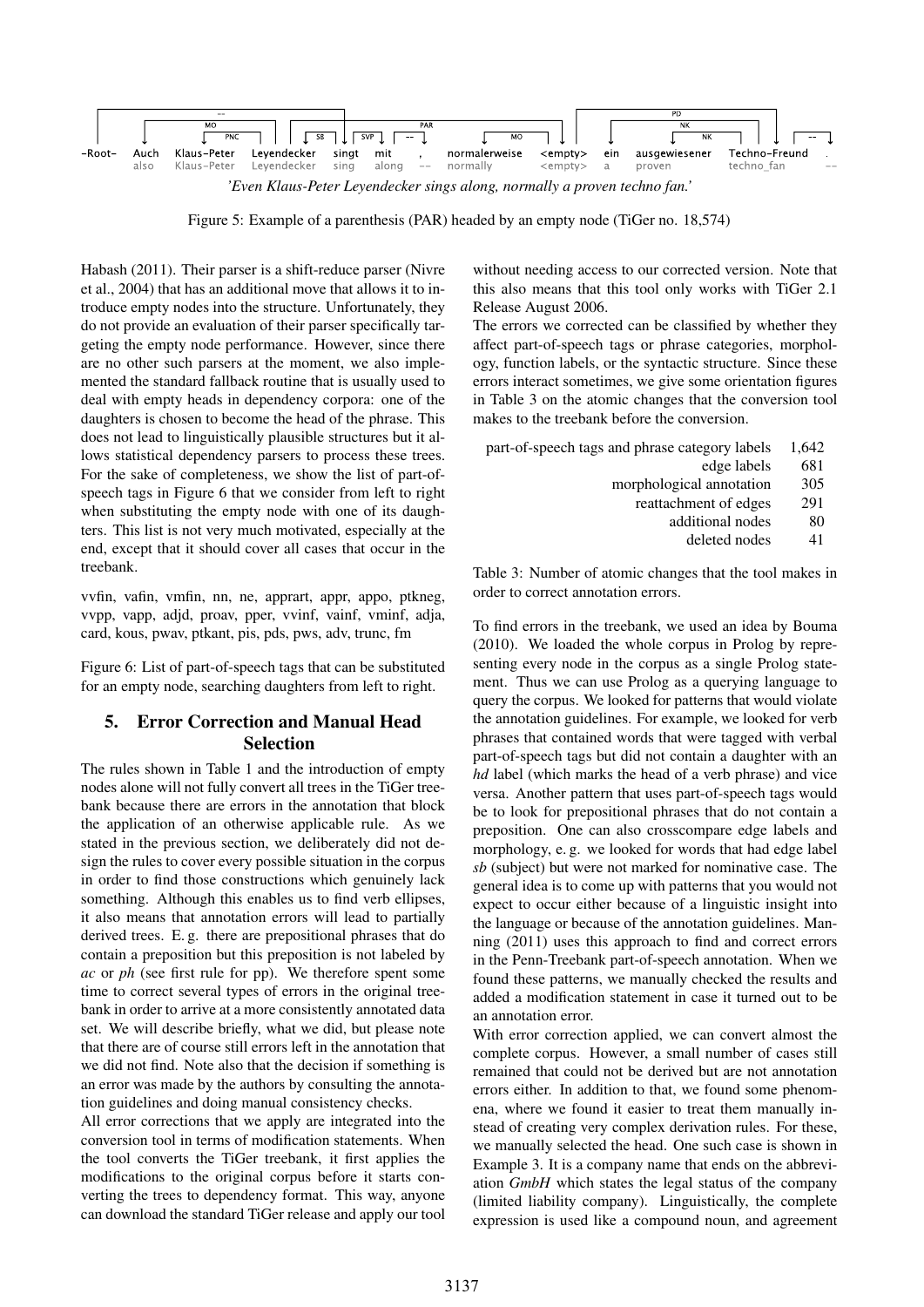features indicate that the head of the whole expression is the last noun. Since this breaks our noun phrase head selection rule, which would select *Club* (Robinson is tagged as proper noun) as the head, we manually override this by marking *GmbH* as the correct head.

(3) *die* fem.sg *Robinson Club* masc.sg fem.sg *GmbH* the Robinson Club GmbH

# 6. Quality Evaluation for Dependency Parsing

In order to evaluate the quality of the annotation scheme, we train two data-driven parsers, one for each of the major dependency parsing paradigms. For the graph-based paradigm (McDonald et al., 2005), we use the parser described in Bohnet  $(2010)$ <sup>5</sup> and for the transition-based paradigm (Nivre et al., 2004), we used the transition-based parser described in Bohnet (2011).

As our baseline, we use the original CoNLL 2009 Shared Task data set for German (Hajič et al., 2009) because it uses the same edge label set. Both data sets have been derived from the TiGer corpus. However, because the CoNLL data were derived from the SALSA Corpus (Burchardt et al., 2006), it is based on an older release of TiGer. We therefore changed our version of the corpus manually in order to have the exact same sentences in training, development, and test data for this evaluation. In order to provide an equal preprocessing for both data sets, they were annotated by the same tools for lemmata, part-of-speech, and morphological information using a ten-fold cross-annotation on the training set. The development and the test data were then annotated with models trained on the training data.

Table 4 shows the labeled and unlabeled attachment scores (no punctuation) for both parsers when trained and tested on each corpus version.

|                | graph |       | trans |       |
|----------------|-------|-------|-------|-------|
|                | LAS   | UAS   | LAS   | UAS   |
| CoNLL '09 dev  | 87.71 | 90.40 | 86.48 | 89.48 |
| this work dev  | 89.84 | 92.24 | 88.17 | 90.76 |
| CoNLL '09 test | 88.50 | 90.96 | 87.31 | 89.96 |
| this work test | 90.30 | 92.56 | 88.68 | 91.15 |

Table 4: LAS (labeled attachment score) and UAS (unlabeled attachment score) on both corpora (no punctuation)

Since both corpora use different annotation schemes and thus different gold standards, a direct comparison of the parsing performance will not tell us if one of the corpora is better than the other. We therefore use the tedeval procedure<sup>6</sup> presented in Tsarfaty et al. (2011) that computes a generalized gold standard from both corpora and evaluates both parsers against this shared gold standard using a tree edit distance measure (TED). This generalized gold standard only contains information that is present in both single gold standards, meaning that both parsers are then compared against the same structures. If a parser performs better on the generalized gold standard, it means that it is better modeling the linguistic content that is shared between both annotation schemes. Since the tedeval software currently only supports projective trees, we projected all our trees before the experiment. We also excluded all punctuation during the evaluation.<sup>7</sup>

|                | graph | trans |
|----------------|-------|-------|
| CoNLL '09 dev  | 94.15 | 93.98 |
| this work dev  | 95.21 | 94.21 |
| CoNLL '09 test | 94.66 | 94.24 |
| this work test | 95.25 | 94.64 |

Table 5: Labeled micro TED scores (no punctuation). Pairwise differences are statistically significant using the shuffling test provided with the tedeval software.

Table 5 shows the labeled micro TED scores when comparing the parsers on both corpora against a common gold standard. All pairwise differences are statistically significant indicating that our conversion is better suited to train parsing models with the two parsers that we use in the experiment. Note also that the differences between the two corpora are much smaller than the differences in Table 4. This effect is in line with the findings in the experiments in Tsarfaty et al. (2011) demonstrating that direct comparison of parser performance on different annotation schemes can be easily misleading.

### 7. Conclusions and Future Work

We presented a tool to derive a dependency version from the German TiGer treebank that explicitly introduces empty nodes to represent verb ellipses. The derivation process uses head-finding heuristics to determine the head of a phrase but, different to previous work, these heuristics do not trade precision for coverage. Instead, the fact that sometimes no head can be found for a phrase is used to detect elliptical constructions, which are then annotated explicitly using phonetically empty elements. The tool can also derive a canonical version of the corpus without empty nodes, which is shown by experiment to be better suited for training statistical dependency parsers than the data used in the CoNLL 2009 Shared Task. In the future, we would like to spend some effort into manually annotating the kind of verbal ellipses that we found in the corpus. The tool will be made freely available for academic purposes on the authors' webpages.

#### Acknowledgements

This work was funded by the Deutsche Forschungsgemeinschaft (DFG) via Project D8 of the SFB 732 "Incremental Specification in Context". We would also like to thank Dr. Bernd Bohnet for providing his parsers and Anders Björkelund for providing his projection software.

### 8. References

A. Böhmová, Jan Hajič, Eva Hajičová, and B. Hladká. 2001. The prague dependency treebank: Three-level

<sup>5</sup> downloadable from code.google.com/p/mate-tools, you can also find the preprocessing tools here

<sup>6</sup> http://stp.lingfil.uu.se/ tsarfaty/unipar/index.html

<sup>&</sup>lt;sup>7</sup>We count all tokens as punctuation whose gold standard partof-speech tag starts with \$.